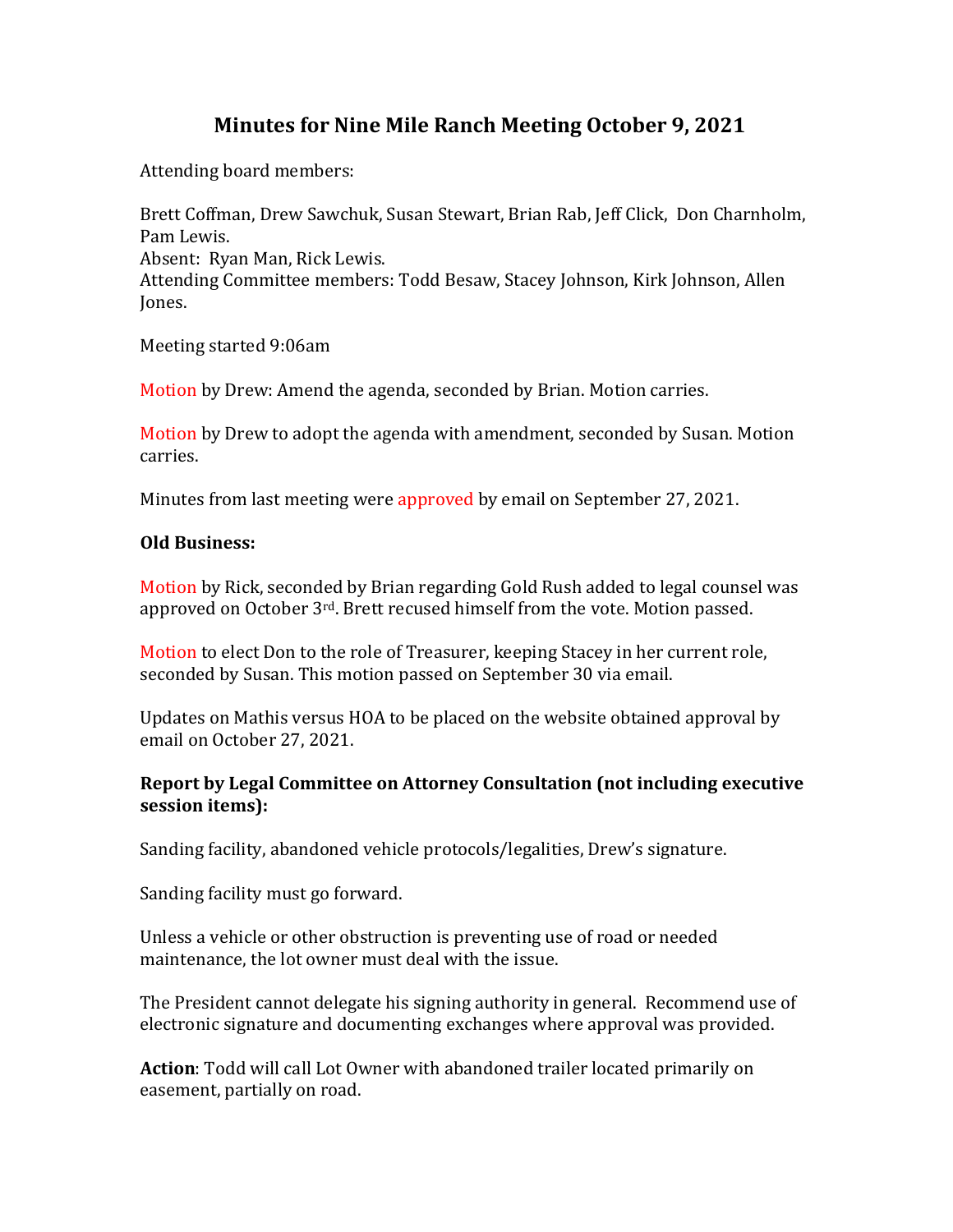## **Update by Todd Besaw regarding abandoned vehicles:**

Motion by Drew to contact Lot owner on Silverspur to advise Lot owner that trailer is on easement to request removal, seconded by Jeff. Motion passes.

## **Sanding Facility Update:**

**Action**: Brett to proceed in taking next steps to building sanding facility the membership voted for.

# **Road Management and Expenditure Report:**

No objections for road expenditure for raking/rock.

**Action**: Brett to provide expenditure motion after consolidating – will be done by email.

## **Treasurer Report**

## **Admin Committee Update**

**Action**: Newsletter out by end of October

## **Meeting and event schedule:**

Saturday January 22, 2022 board meeting Sat April 30 2022 board meeting Prior to end of April, newsletter and ballot info mailed out Prior to end of May, mail out for solicitation for candidates, ballots, notification of AMM. Friday June 24th vote count Saturday June 25th AMM Saturday July 16<sup>th</sup> board meeting Saturday October 1st board meeting

#### **New Business:**

Motion by Drew to give Leland approval for developing communication with membership by holding extra membership Zoom meetings (without quorum), Brian seconded. Motion passes.